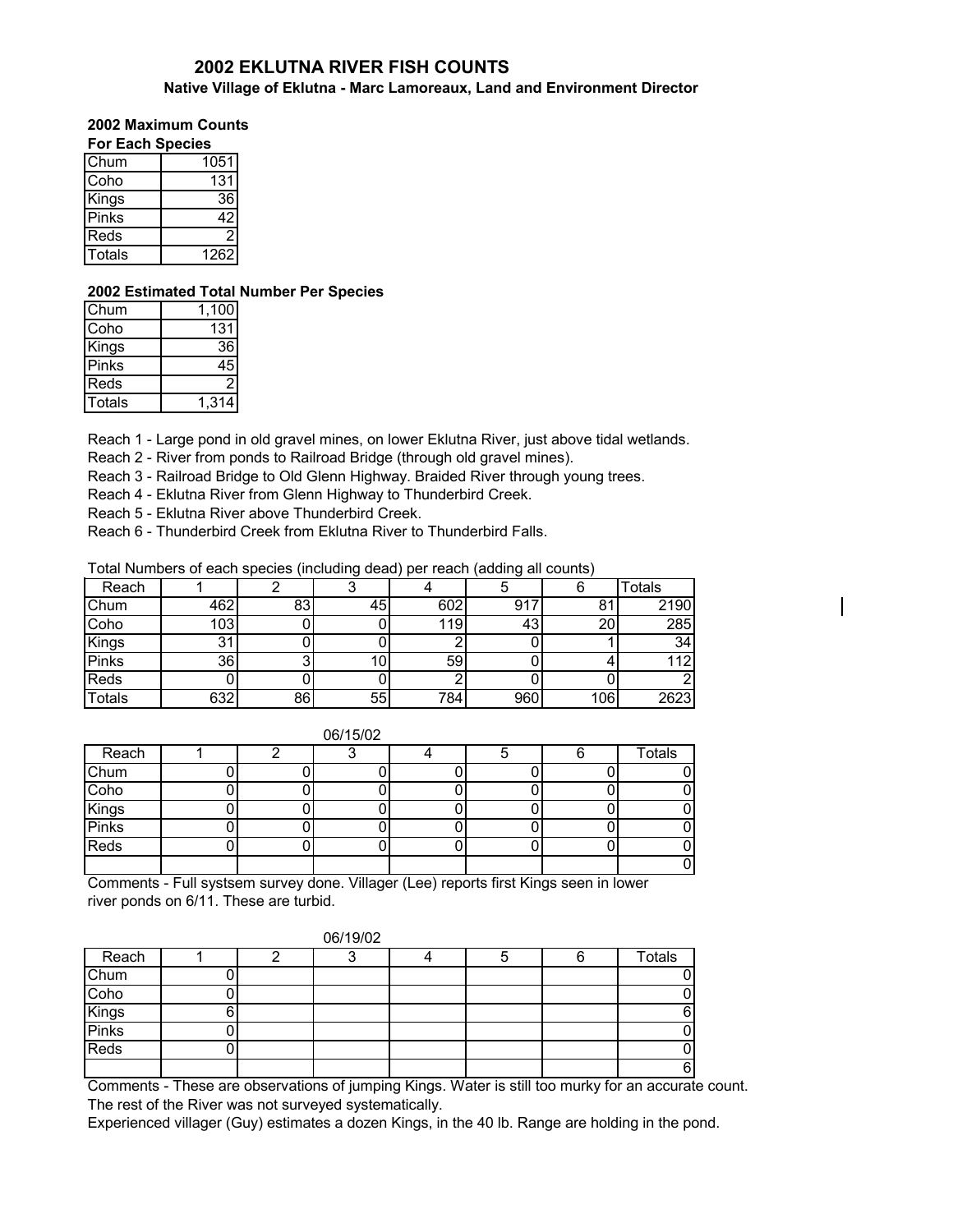### Guy reports sighting of King above RR Bridge on 6/22/02

| $V11V1V12 - V11V1V2$ |  |  |  |  |  |  |        |  |  |  |  |
|----------------------|--|--|--|--|--|--|--------|--|--|--|--|
| Reach                |  |  |  |  |  |  | Totals |  |  |  |  |
| Chum                 |  |  |  |  |  |  |        |  |  |  |  |
| Coho                 |  |  |  |  |  |  |        |  |  |  |  |
| Kings                |  |  |  |  |  |  | 27     |  |  |  |  |
| <b>Pinks</b>         |  |  |  |  |  |  |        |  |  |  |  |
| Reds                 |  |  |  |  |  |  |        |  |  |  |  |
|                      |  |  |  |  |  |  | 27     |  |  |  |  |

07/03/02 - 07/04/02

Comments - This is the most comprehensive count of Kings.

The pond observations are of King breaches.

We also walked down the river toward the Inlet from the ponds and found 0 salmon there.

We also surveyed the River from the highway to the ponds and found 0, although some could have been unseen in deeper holes.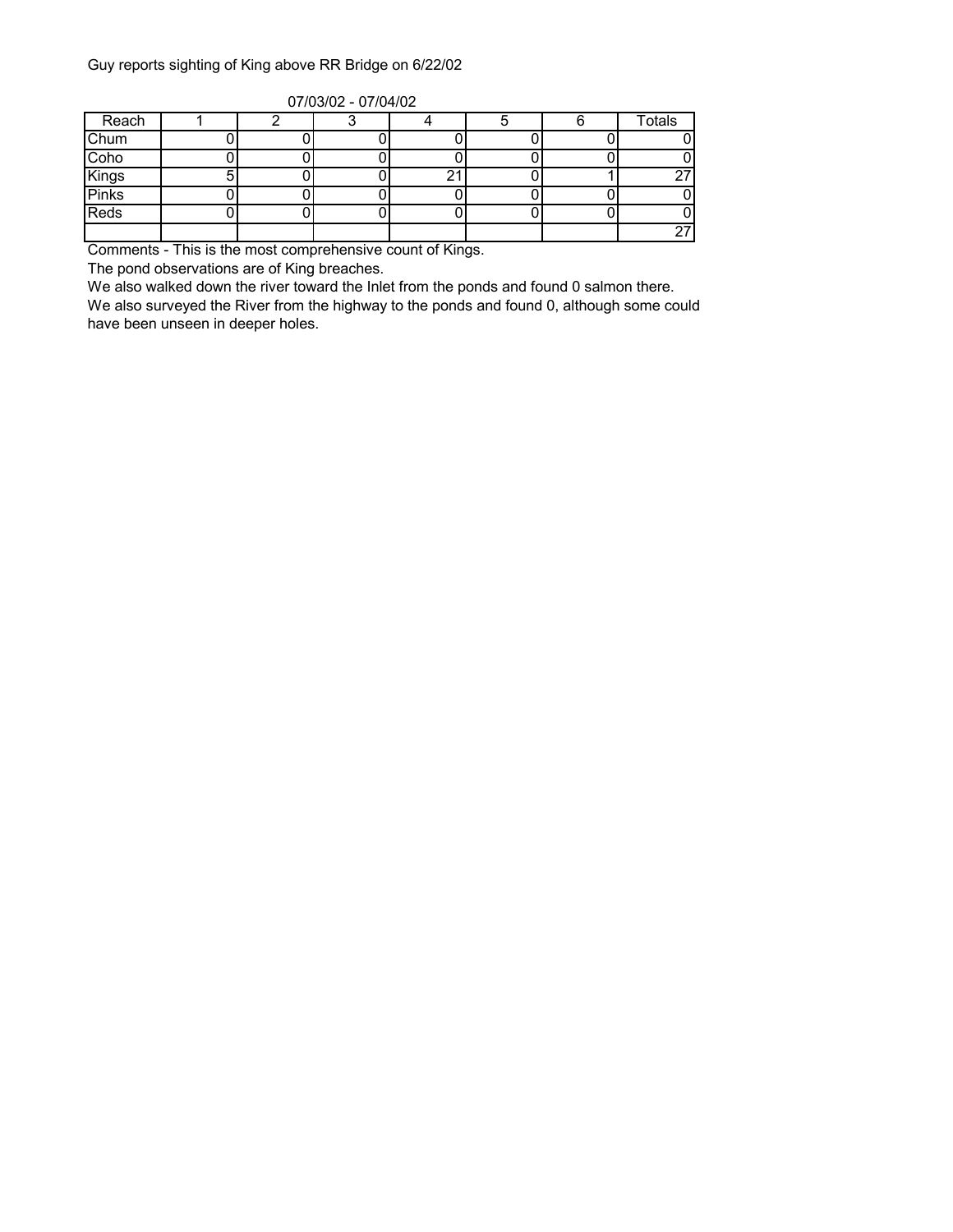07/09/02 - 07/12/02

| Reach          |    |  |  | υ | <b>Totals</b> |
|----------------|----|--|--|---|---------------|
| Chum           |    |  |  |   |               |
| Coho           |    |  |  |   |               |
| Kings<br>Pinks | 14 |  |  |   | 14            |
|                |    |  |  |   |               |
| Reds           |    |  |  |   |               |
|                |    |  |  |   | 141           |

Comments - Water low and clear 7/12, when 12 seen. All Kings were really red. There was another report of 6 Kings in the pond and 2 caught illegally there on 7/9. The additional 9 (14+2-5) might be added to the 27 above for a **max observed total of 36 Kings in the system.**

07/22/02

Comment - No new fish (Silvers or Chum) in the ponds - Just a few dead Kings.

07/24/02

Comment - Small school of Chum and 4 Kings, maybe a few Silvers in ponds - Very low visibility.

|                | 07/24/02 |  |  |  |  |   |                 |  |  |  |
|----------------|----------|--|--|--|--|---|-----------------|--|--|--|
| Reach          |          |  |  |  |  | 6 | <b>Totals</b>   |  |  |  |
| Chum           | 10       |  |  |  |  |   | $\overline{12}$ |  |  |  |
| Coho           |          |  |  |  |  |   | 01              |  |  |  |
|                |          |  |  |  |  |   |                 |  |  |  |
| Kings<br>Pinks |          |  |  |  |  |   | 01              |  |  |  |
| Reds           |          |  |  |  |  |   | 01              |  |  |  |
|                |          |  |  |  |  |   | 16              |  |  |  |

Comments - Not complete survey

|                        |    | 07/26/02 |  |               |
|------------------------|----|----------|--|---------------|
| Reach                  |    | ◠        |  | <b>Totals</b> |
| Chum<br>Coho           | 96 |          |  | 96            |
|                        |    |          |  |               |
|                        |    |          |  |               |
| Kings<br>Pinks<br>Reds |    |          |  | 51            |
|                        |    |          |  |               |
|                        |    |          |  | 105           |

Comments - Not complete survey

Number of Coho uncertain. They are deeper in holes. Caught two just below pond. - bright.

|       |     | 07/31/02 |   |                 |
|-------|-----|----------|---|-----------------|
| Reach |     |          | 5 | <b>Totals</b>   |
| Chum  | 280 |          |   | 280             |
| Coho  |     |          |   | 0               |
| Kings |     |          |   | 2               |
| Pinks | 27  |          |   | 27 <sub>l</sub> |
| Reds  |     |          |   | 0               |
|       |     |          |   | 309             |

Comments - Somewhat muddy. A few counted as Chums could be Coho. **Old dead King is 56" long.**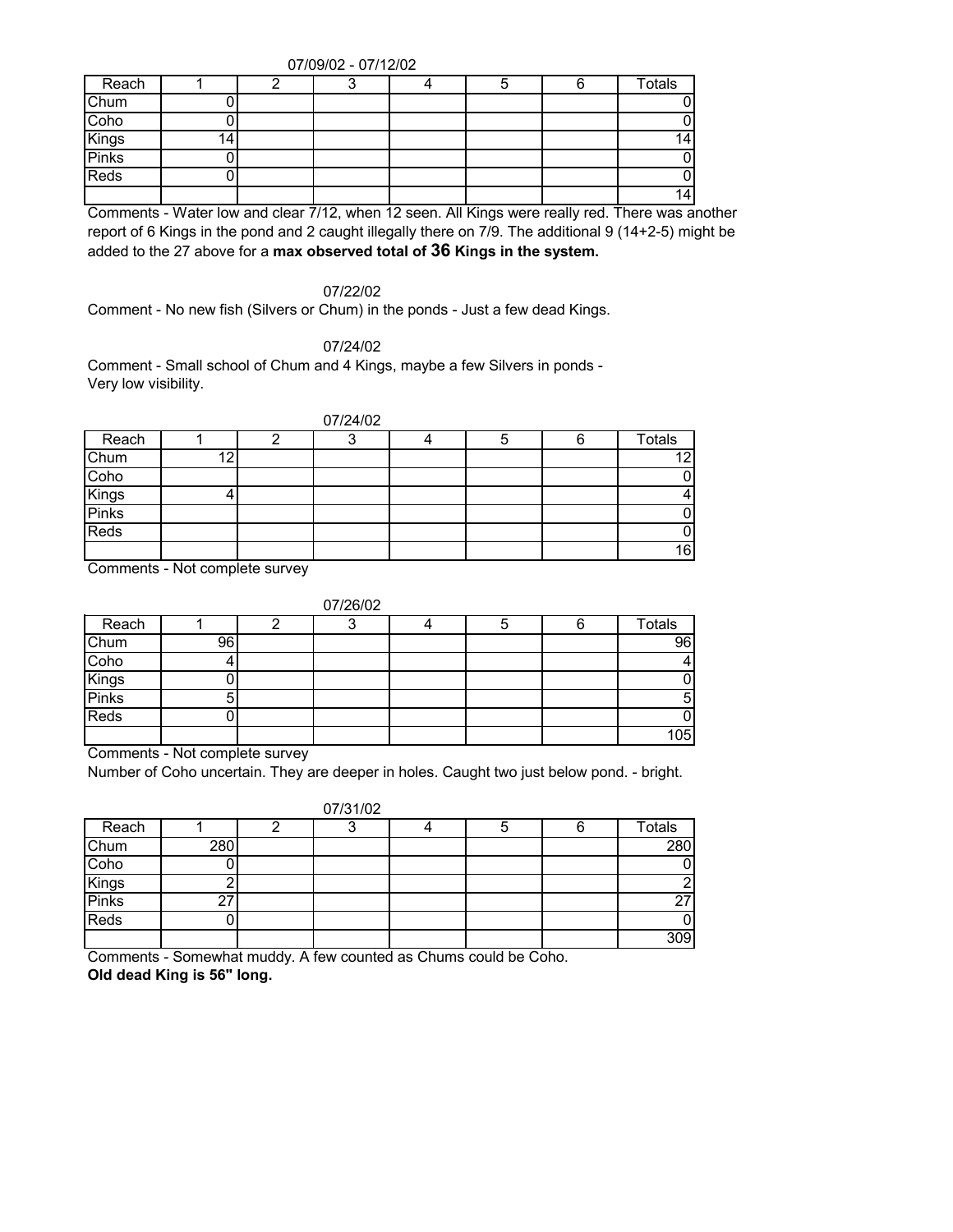| 08/19/02     |       |             |  |  |    |    |      |  |       |     |    |    |               |
|--------------|-------|-------------|--|--|----|----|------|--|-------|-----|----|----|---------------|
| Reach        | 1Live | 1Dead 2L 2D |  |  | 3L | 3D | ் 4∟ |  | 5L    | 5D  | 6L | 6D | <b>Totals</b> |
| Chum         |       |             |  |  |    |    | 314  |  | 0 238 | 148 | 48 | 12 | 760           |
| Coho         |       |             |  |  |    |    |      |  |       |     |    |    |               |
| <b>Kings</b> |       |             |  |  |    |    | ⌒    |  |       |     |    |    |               |
| <b>Pinks</b> |       |             |  |  |    |    | 38   |  |       |     |    |    | 42            |
| Reds         |       |             |  |  |    |    |      |  |       |     |    |    |               |
|              |       |             |  |  |    |    |      |  |       |     |    |    | 804           |

Comments - Most of the dead appear to be bear kills.

Rain with increased turbidity stopped survey below highway.

| 08/28-30/02 |  |
|-------------|--|
|             |  |

| Reach        | 1Live | 1Dead | 2L  | 2D | 3L | 3D | 4L  | 4D | 5L | 5D         | 6L | 6Γ | ctals |
|--------------|-------|-------|-----|----|----|----|-----|----|----|------------|----|----|-------|
| Chum         | 49    |       | 75. | 8  | 37 | 8  | 277 |    |    | 46 250 276 | 19 |    | 1051  |
| Coho         |       |       |     |    |    |    |     |    |    |            |    |    |       |
| Kings        |       |       |     |    |    |    |     |    |    |            |    |    | 0     |
| <b>Pinks</b> |       |       |     |    |    | 3  | 20  |    |    |            |    |    | 38    |
| Reds         |       |       |     |    |    |    |     |    |    |            |    |    | າ     |
|              |       |       |     |    |    |    |     |    |    |            |    |    |       |

Comments - Most of dead are bear kills. Reds were verified by USGS Biologists. USGS scientists witnessed most of these fish, and helpeds count some.

Lee, Guy, and Jason - expert fishermen - fished pond area for ~2h,

caught 0 silvers, so probably none there, although too murky to be sure.

|              |    |                                   |  | 09/04/02 |    |    |    |    |    |    |               |
|--------------|----|-----------------------------------|--|----------|----|----|----|----|----|----|---------------|
| Reach        |    | 1Live   1Dead   2L   2D   3L   3D |  |          | 4L | 4D | 5L | 5D | 6L | 6D | <b>Totals</b> |
| Chum         | 20 |                                   |  |          |    |    |    |    |    |    | 20            |
| Coho         | 40 |                                   |  |          |    |    |    |    |    |    |               |
| Kings        |    |                                   |  |          |    |    |    |    |    |    |               |
| <b>Pinks</b> |    |                                   |  |          |    |    |    |    |    |    |               |
| Reds         |    |                                   |  |          |    |    |    |    |    |    |               |
|              |    |                                   |  |          |    |    |    |    |    |    | 60            |

| 09/13/02       |    |                              |  |  |  |    |    |      |    |    |    |    |        |
|----------------|----|------------------------------|--|--|--|----|----|------|----|----|----|----|--------|
| Reach          |    | 1Live   1Dead   2L   2D   3L |  |  |  | 3D | 4L | 4D I | 5L | 5D | 6L | 6D | Totals |
| Chum           | C  |                              |  |  |  |    |    |      |    |    |    |    |        |
| Coho           | 29 |                              |  |  |  |    |    |      |    |    |    |    | 29     |
| Kings<br>Pinks |    |                              |  |  |  |    |    |      |    |    |    |    |        |
|                |    |                              |  |  |  |    |    |      |    |    |    |    |        |
| Reds           |    |                              |  |  |  |    |    |      |    |    |    |    |        |
|                |    |                              |  |  |  |    |    |      |    |    |    |    | 34     |

| 09/18/02     |                 |                    |  |  |    |    |    |    |    |    |    |    |               |
|--------------|-----------------|--------------------|--|--|----|----|----|----|----|----|----|----|---------------|
| Reach        | 1Live           | $1$ Dead $2L$ $2D$ |  |  | 3L | 3D | 4L | 4D | 5L | 5D | 6L | 6D | <b>Totals</b> |
| Chum         |                 |                    |  |  |    |    | 5  |    | 5  | u  |    |    | 10            |
| Coho         | 30 <sup>°</sup> |                    |  |  |    |    | 29 |    | 7  |    | 5  |    | 81            |
| Kings        |                 |                    |  |  |    |    |    |    |    |    |    |    |               |
| <b>Pinks</b> |                 |                    |  |  |    |    |    |    | u  | u  |    |    |               |
| Reds         |                 |                    |  |  |    |    |    |    |    |    |    |    |               |
|              |                 |                    |  |  |    |    |    |    |    |    |    |    | 91            |

Comments - Old decomposing chum not counted - many fewer than before.